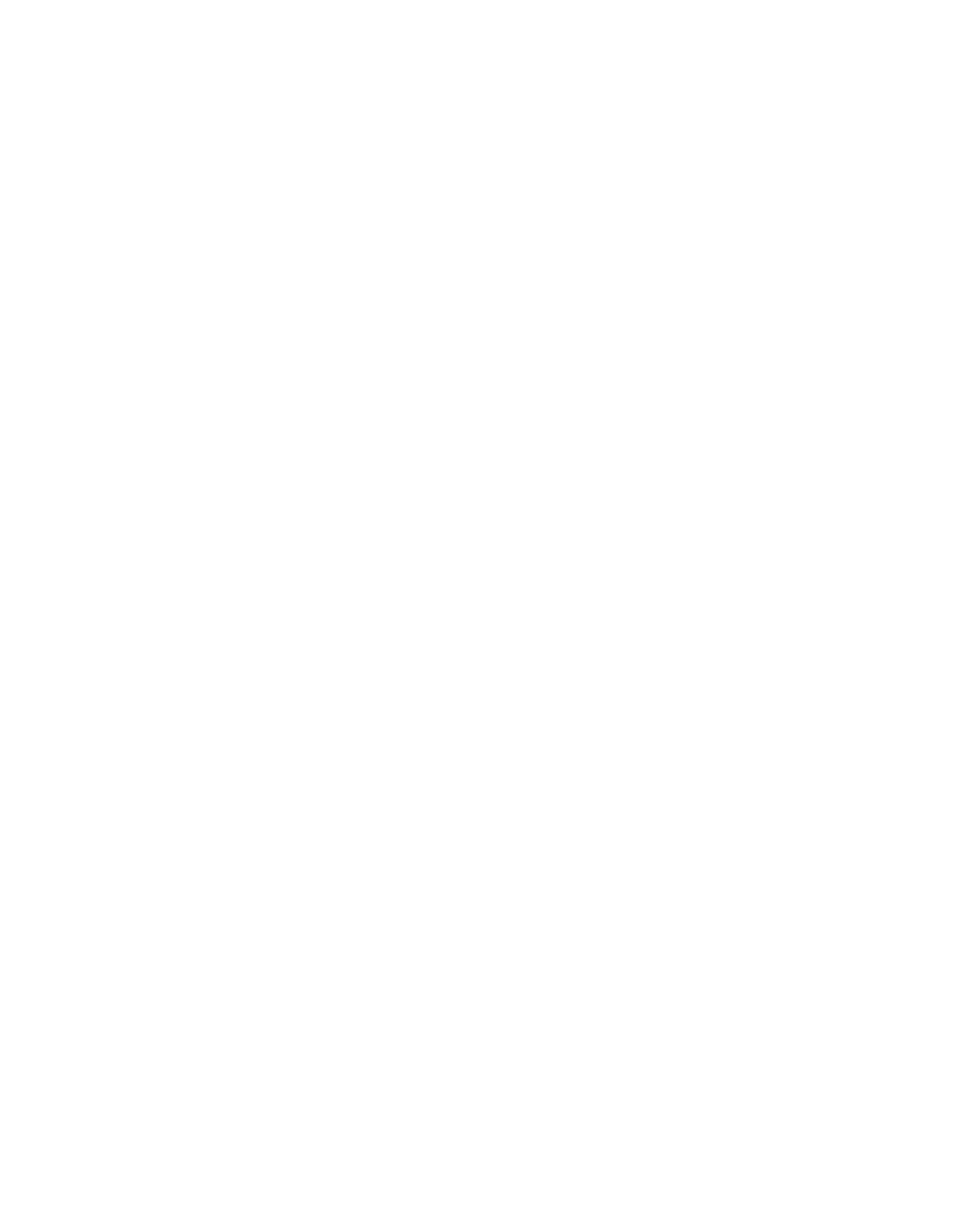

# **(NO. 2 OF 2010)**

A

BILL

Entitled

**AN ACT** TO AMEND THE NORTH NEW GEORGIA TIMBER CORPORATION ACT (CAP. 43)

**ENACTED** by the National Parliament of Solomon Islands.

3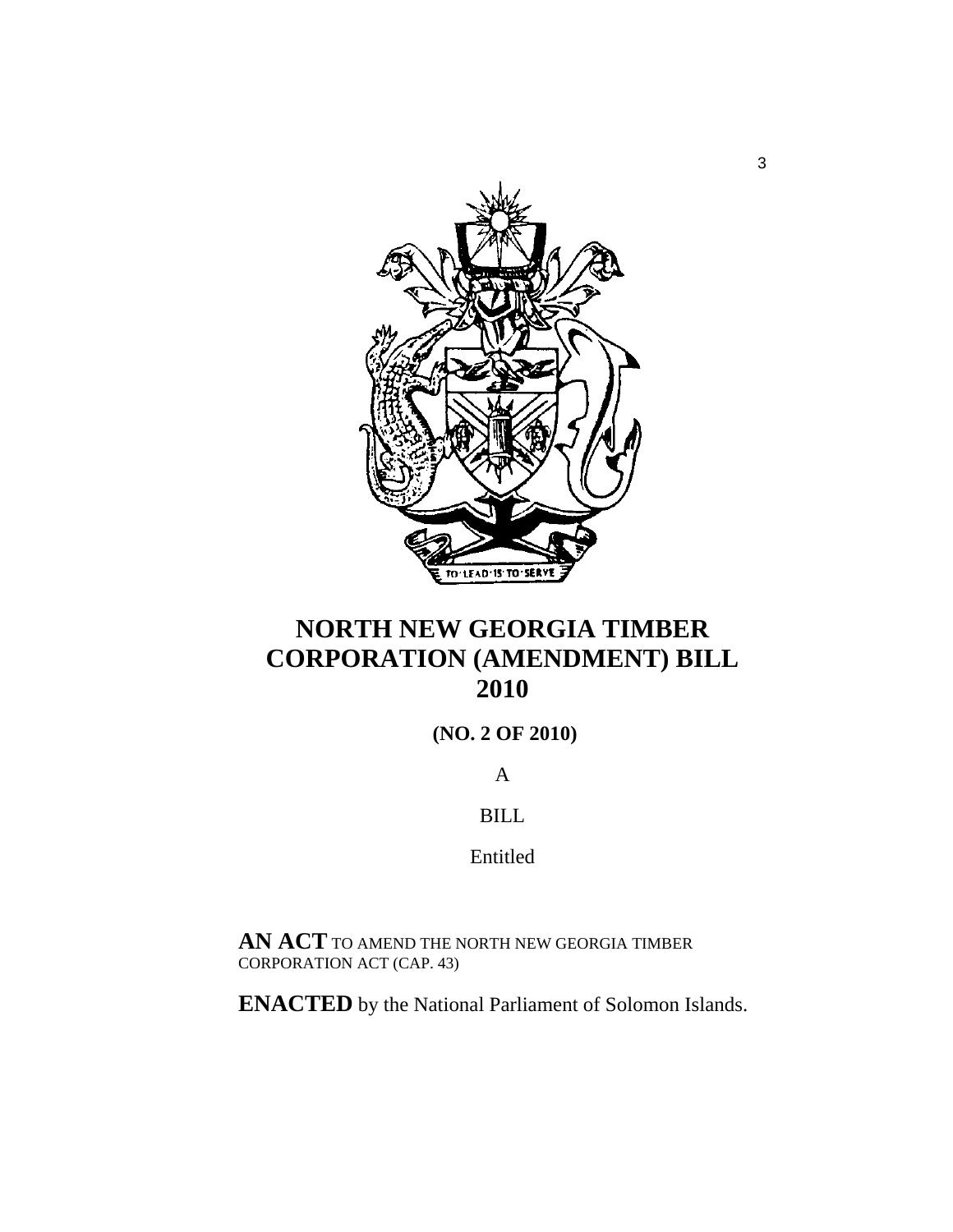**1.** This Act may be cited as the North New Georgia Timber Corporation (Amendment) Act 2010, and is deemed to have come into force on 3rd September 2009. **2.** Section 3 of the principal Act is amended by adding after subsection (4) the following subsections – "(5) There shall be a General Manager of the Corporation who shall be appointed by the Board on such terms and conditions as the Board may determine. (6) The General Manager shall be responsible for the management of the Corporation and other functions and duties as the Board may determine.". **3.** Section 4 of the principal Act is amended by deleting "thirty years" and substituting "forty-five years". **4.** The principal Act is amended by adding after section 8 the following section – "8A. (1) The Corporation shall keep proper accounts and proper records in relation to its accounts and shall prepare in each financial year of the Corporation a statement of accounts in accordance with generally accepted accounting principles and practices. (2) The accounts and statements of accounts shall be audited by an auditor, appointed by the Board, who shall prepare and submit to the Board a report on the audit undertaken under this subsection. (3) The Corporation shall, as soon as possible after the end of each financial year of the Corporation, prepare an annual report on its operations during that year. (4) The Corporation shall lay the annual report of the Corporation, including the auditor's report "Audit and annual reports" Short title and commencement Section 3 amended Section 4 amended New section 8A added

4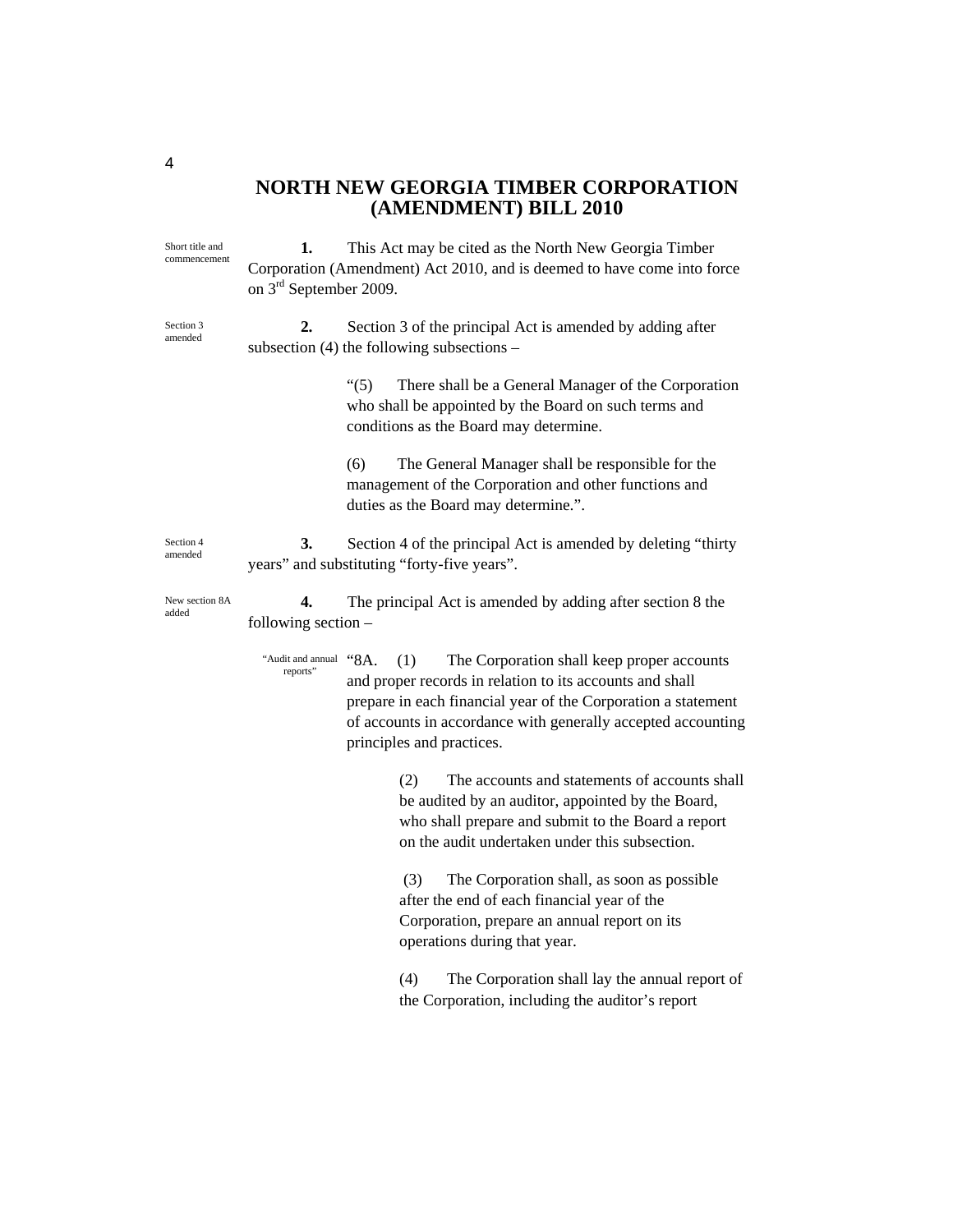prepared under subsection (2), at a meeting held under section 8.".

**5.** Section14 of the principal Act is amended by deleting "thirty years" and substituting "forty-five years".

**6.** (1) The First Schedule to the principal Act is amended by deleting "Dekurana" from the list of customary land areas in that Schedule. First Schedule amended

> (2) The removal of Dekurana customary land area from the First Schedule does not affect any right, interest or benefit of the owners of the Dekurana customary land area in the Corporation.

**7.** The Second Schedule to the principal Act is amended by deleting paragraph (e) of that Schedule. Second Schedule amended

**8.** The principal Act is amended by deleting the reference to "Secretary/Manager" wherever it appears in the principal Act and substituting "Secretary". Consequential amendment

5

Section 14 amended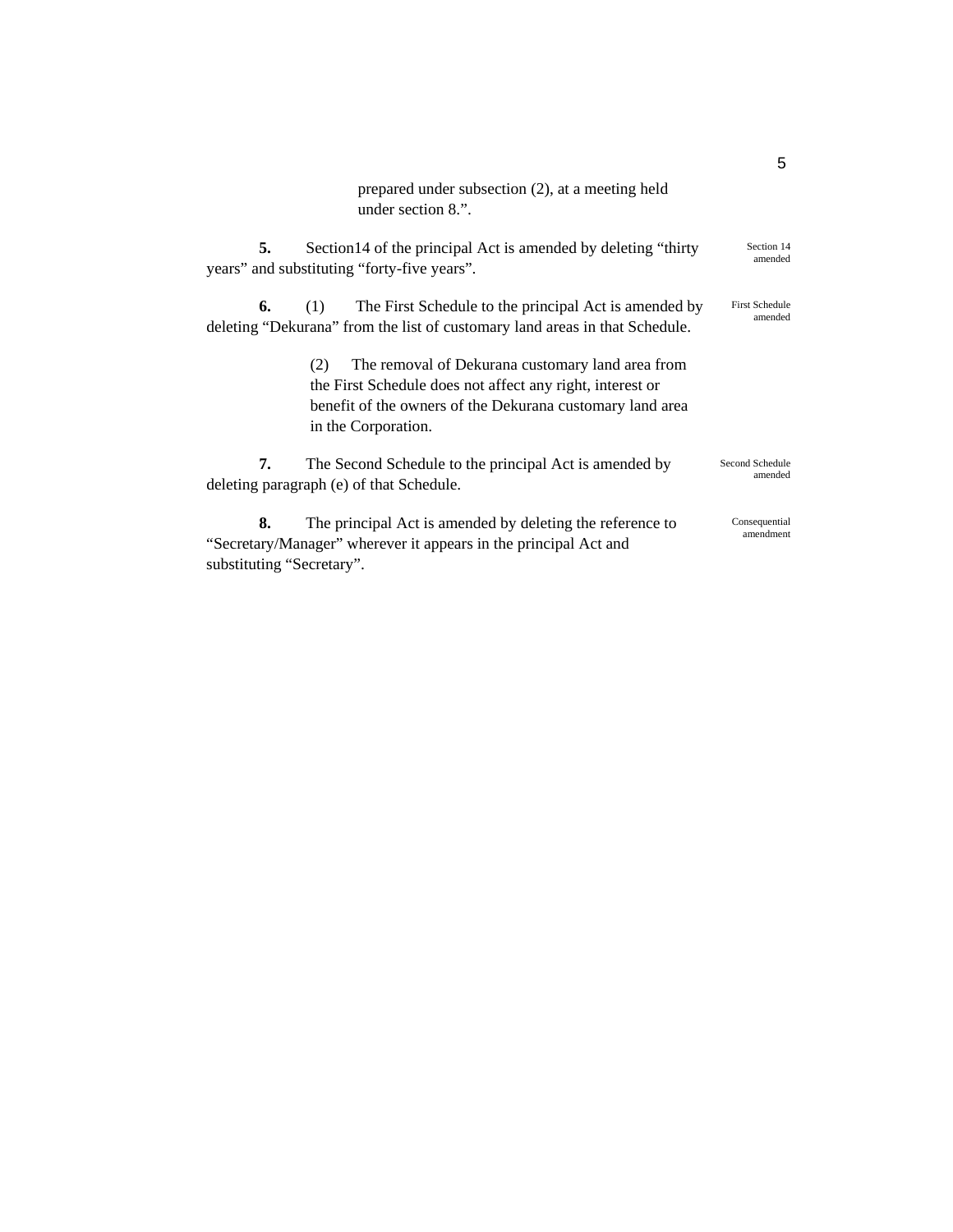#### **OBJECTS AND REASONS**

The objects of this Bill are –

| (a) | to extend the period of operation of the Corporation for another |
|-----|------------------------------------------------------------------|
|     | 15 years:                                                        |

- (b) to establish the position of a General Manager; and
- (c) to provide for other minor amendments.

#### **MINISTER FOR FORESTRY**

**...........................................** 

#### **EXPLANATORY MEMORANDUM**

Clause 1 provides for the short title and commencement. The commencement is synchronised with the expiration of thirty years specified as the period of operation of the Corporation from 3 September 1979 (commencement date of the Act).

Clause 2 amends section 3 to provide for the establishment of a General Manager to be responsible for the management of the Corporation.

Clauses 3 and 5 amend sections 4 and 14 to extend the operation of the Corporation to another 15 years.

Clause 4 adds a new section to deal with audit and annual reports.

Clause 6 amends the First Schedule to remove the Dekurana land area without affecting any rights, interest or benefit of the owners in the Corporation.